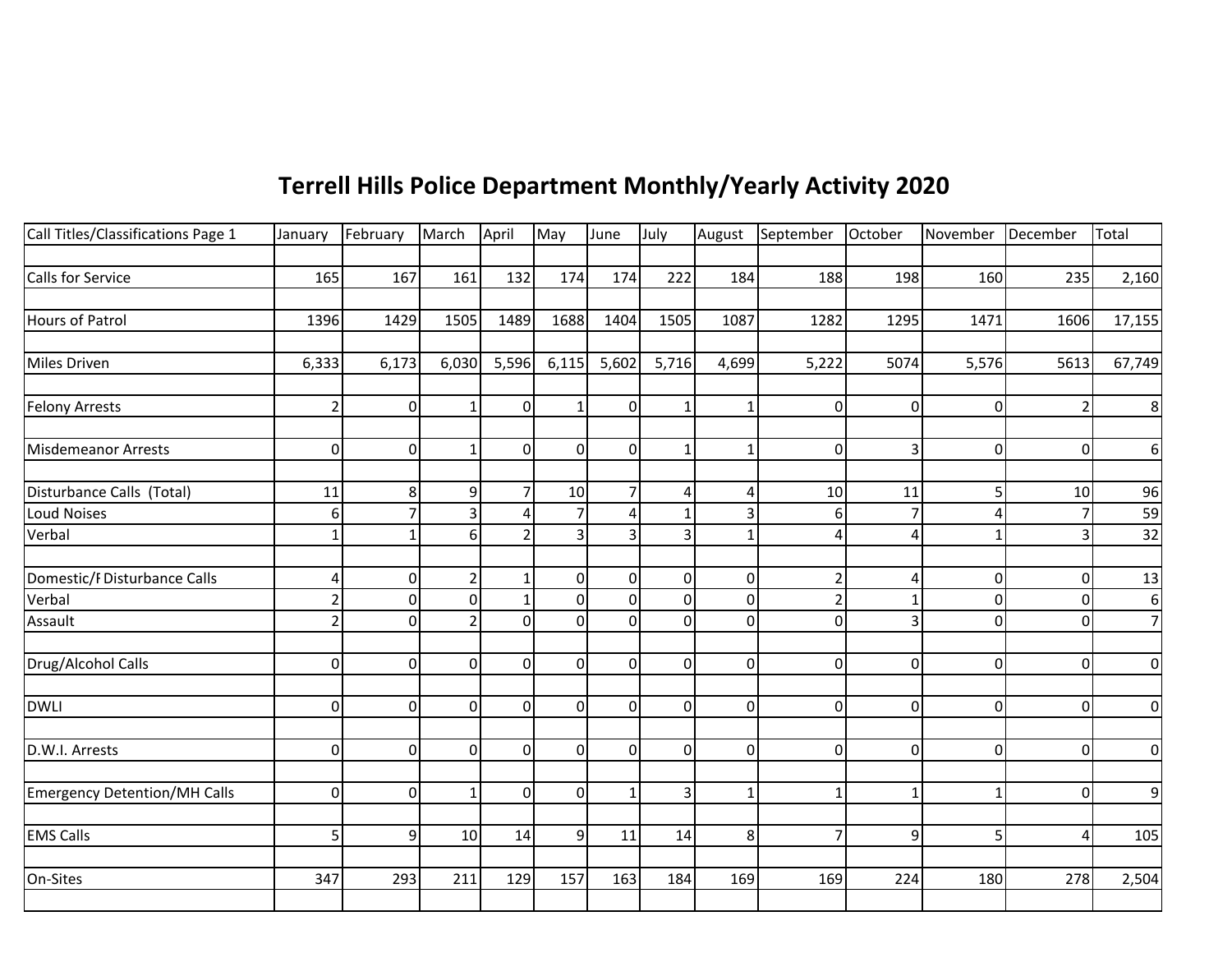| Call Titles/Classifications Page 2 | January        | February        | March          | April          | May            | June                     | July           | August         | September      | October        | November December |                | Total       |
|------------------------------------|----------------|-----------------|----------------|----------------|----------------|--------------------------|----------------|----------------|----------------|----------------|-------------------|----------------|-------------|
|                                    |                |                 |                |                |                |                          |                |                |                |                |                   |                |             |
| Fire Calls: /Incidents             | 13             | 12              | 10             | 12             | 8 <sup>1</sup> | $\overline{7}$           | 17             | 8              | 18             | 16             | 18                | 16             | 155         |
| Found Property (Total)             | 3              | $\Omega$        | $\overline{2}$ | $\mathbf{1}$   | $\mathbf{1}$   |                          | 3              | 1              | $\overline{2}$ | $\overline{0}$ |                   | 1              | 18          |
| Officers' Found                    | $\mathbf{1}$   | $\Omega$        | $\Omega$       | $\Omega$       | $\overline{0}$ | $\Omega$                 |                | 0              | $\overline{0}$ | $\overline{0}$ | 1                 | 0              | 3           |
| Citizens' Found                    | $\mathfrak{p}$ | $\Omega$        | $\overline{2}$ | 1              |                |                          |                | 1              | $\overline{2}$ | $\overline{0}$ | 1                 | 1              | 15          |
| Follow-Up Investigations Calls     | 13             | 14              | 21             | 16             | 12             | 22                       | 38             | 8              | 13             | 10             | 6                 | 11             | 184         |
|                                    |                |                 |                |                |                |                          |                |                |                |                |                   |                |             |
| Information Calls (Total)          | 14             | 24              | 37             | 19             | 16             | 28                       | 17             | 19             | 18             | 27             | 26                | 23             | 268         |
| Criminal                           | $\overline{2}$ | 5               | 8 <sup>1</sup> | $\overline{7}$ | $\overline{5}$ |                          | 4              | 3              | $\mathbf{1}$   | $\overline{2}$ |                   | $\mathbf{1}$   | 47          |
| Civil                              | 12             | 19              | 29             | 12             | 11             | 21                       | 13             | 16             | 17             | 25             | 24                | 22             | 221         |
| Investigation Calls (Total)        | 40             | 35              | 21             | 19             | 24             | 29                       | 32             | 32             | 21             | 27             | 14                | 25             | 319         |
| Criminal                           | 3              | $\overline{2}$  | $\overline{2}$ | $\overline{0}$ | $\overline{3}$ | $\Omega$                 | $\Omega$       | $\mathbf 0$    | $\mathbf 0$    | $\overline{0}$ | $\mathbf{0}$      | 3              | 13          |
| Civil                              | 37             | 33              | 19             | 19             | 21             | 29                       | 32             | 32             | 21             | 27             | 14                | 22             | 306         |
| Alarms                             | 45             | 50              | 37             | 48             | 61             | 41                       | 60             | 62             | 43             | 37             | 38                | 70             | 592         |
| <b>Animal Complaints</b>           | $6 \mid$       | 6 <sup>1</sup>  | 9              | $\overline{5}$ | $\overline{3}$ | 6                        | 3              | 4              | 4              | 8              | 3                 | 18             | 75          |
|                                    |                |                 |                |                |                |                          |                |                |                |                |                   |                |             |
| Open Door Calls                    | 2              | $\Omega$        | $\overline{0}$ | $\Omega$       | $\Omega$       | $\mathbf{0}$             | $\Omega$       | 0              | $\overline{0}$ | $\overline{0}$ | $\Omega$          | $\mathbf 0$    | $\mathbf 2$ |
| Out of Town, (OT) Checks           | 133            | 99              | 72             | $\Omega$       | $6 \mid$       | 33                       | 102            | 58             | 40             | 50             | 66                | 112            | 771         |
| Parking Violations (Total)         | 11             | 8 <sup>1</sup>  | $6 \mid$       | $1\vert$       | $\overline{2}$ |                          | 11             | 3              | $1\vert$       | $\overline{5}$ | 3                 | 5              | 57          |
| Warnings                           | 11             | 6 <sup>1</sup>  | $6 \mid$       | $\mathbf{1}$   | $\overline{2}$ | 1                        | 11             | $\overline{2}$ | $\mathbf{1}$   | 5              | 3                 | 5              | 54          |
| Citations                          | $\Omega$       | $\overline{2}$  | $\Omega$       | $\Omega$       | $\Omega$       | $\Omega$                 | $\Omega$       | $\mathbf{1}$   | $\overline{0}$ | $\overline{0}$ | $\Omega$          | 0              | 3           |
| <b>Property Crimes</b>             |                |                 |                |                |                |                          |                |                |                |                |                   |                |             |
| Burglary/Building                  | 4              | $\overline{2}$  | 3 <sup>1</sup> | $\overline{0}$ | $\mathbf{1}$   | $\overline{\phantom{a}}$ | $\overline{2}$ | $\mathbf 1$    | $\overline{0}$ | $\mathbf{1}$   | 2                 | $\overline{1}$ | 19          |
| Burglary/Habitation                | $\mathbf{1}$   | $\overline{0}$  | $\overline{0}$ | 1              | $\overline{0}$ |                          | 3              | $\mathbf{1}$   | $\overline{0}$ | $\mathbf{1}$   | $\overline{0}$    | 1              | 9           |
| Burglary/Vehicle                   | 3              | $\overline{2}$  | $\overline{2}$ | $\overline{2}$ | $\overline{0}$ | 1                        | 3              | 4              | $\overline{2}$ | 6 <sup>1</sup> | 1                 | $\overline{2}$ | 28          |
| Theft                              | 1              | $1\overline{ }$ | $\mathbf{1}$   | $\overline{0}$ | $\overline{2}$ | 0                        | 10             | 6              | 8 <sup>1</sup> | 8              | 4                 | 4              | 45          |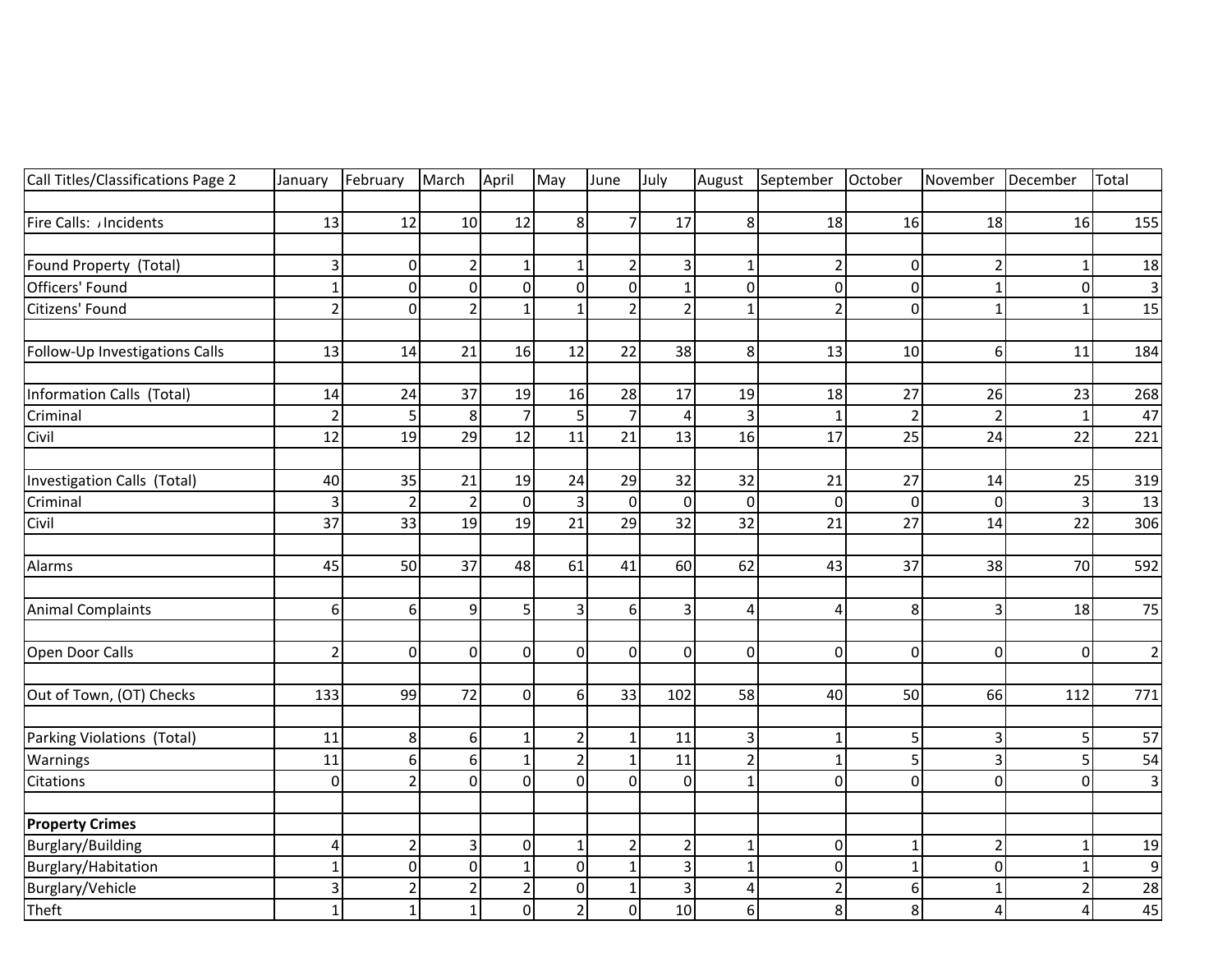| Call Titles/Classifications Page 3       | January        | February       | March          | April          | May            | June           | July           | August         | September      | October         | November       | December       | Total          |
|------------------------------------------|----------------|----------------|----------------|----------------|----------------|----------------|----------------|----------------|----------------|-----------------|----------------|----------------|----------------|
|                                          |                |                |                |                |                |                |                |                |                |                 |                |                |                |
| <b>Property Crimes Cont.</b>             |                |                |                |                |                |                |                |                |                |                 |                |                |                |
| <b>Criminal Mischief</b>                 | 0              | $\mathbf 0$    | $\overline{2}$ | 0              | $\pmb{0}$      | 0              | 1              | 0              | 0              | $\mathbf{1}$    | 0              | 0              |                |
| <b>Criminal Trespass</b>                 | 0              | $\mathbf 0$    | $\mathbf{1}$   | 1              | 0              | $\overline{2}$ | $\mathbf{1}$   | $\overline{2}$ | 0              | $\overline{2}$  | 0              | $\mathbf{1}$   | 10             |
|                                          |                |                |                |                |                |                |                |                |                |                 |                |                |                |
| Robbery/Aggravated Robbery               | 0              | $\Omega$       | 0              | 1              | 0              | $\mathbf{0}$   | 0              | $\mathbf 0$    | $\Omega$       | $\Omega$        | 1              | 1              | 3              |
| Public/Community Relations               | 0              | 0              | 0              | 0              | 0              | $\overline{0}$ | 0              | $\mathbf 0$    | $\Omega$       | $\overline{0}$  | 0              | 0              | $\overline{0}$ |
| Assault                                  | $\mathbf{1}$   | $\mathbf 0$    | $\mathbf{1}$   | 0              | $\mathbf{1}$   | $\Omega$       | 0              | $\overline{2}$ | $\mathbf{1}$   | $1\overline{ }$ | 1              | $\mathbf{1}$   | 9              |
| Suicide & Attempted Suicide              | 0              | 0              | 0              | 0              | 0              | $\Omega$       | $\mathbf{1}$   | $\mathbf 0$    | $\overline{0}$ | $\overline{0}$  | 0              | 0              | 1              |
| Suspicious Person Calls (Total)          | 3              | $\overline{7}$ | 1              | 6              | 5              | 4              | 6              | $\overline{7}$ |                | 12              | 4              | 1              | 57             |
| Actual/Possible Criminal Activity        | $\mathbf{1}$   | $\mathbf 0$    | 0              | 0              | $\mathbf 0$    |                | $\mathbf{1}$   | 0              | 0              | 3               | 1              | 0              | $\overline{7}$ |
| Unable to Locate                         | 0              | 4              | $\mathbf 0$    | $\overline{4}$ | $\overline{2}$ | $\mathbf{1}$   | $\overline{2}$ | 4              | 0              | $\overline{7}$  | $\overline{2}$ | $\mathbf{1}$   | 27             |
| Unfounded                                | $\overline{2}$ | 3              | $\mathbf{1}$   | $\overline{2}$ | 3              | $\overline{2}$ | 3              | 3              | $\mathbf{1}$   | $\overline{2}$  | 1              | 0              | 23             |
| Suspicious Vehicle Calls (Total)         | 12             | 1              | 6              | 2              | 8              | 3              | 6              | 7              | 12             | 11              | 8              | 5              | 81             |
| <b>Actual/Possible Criminal Activity</b> | 0              | $\mathbf 0$    | 1              | 0              | $\mathbf{1}$   | $\mathbf 0$    | 1              | $\overline{2}$ | $\overline{2}$ | $\overline{0}$  | 1              | 0              | 8              |
| Unable to Locate                         | 5              | $\mathbf 0$    | 3              | $\overline{1}$ | 6              | 3              | 5              | 3              | 5              | 5               | 3              | 4              | 43             |
| Unfounded                                | $\overline{7}$ | 1              | $\overline{2}$ | $\mathbf{1}$   | $\mathbf 1$    | $\overline{0}$ | 0              | $\overline{2}$ | 5              | $6 \mid$        | 4              | $\mathbf{1}$   | 30             |
| <b>THCO Violations (Total)</b>           | 48             | 53             | 25             | 22             | 30             | 43             | 46             | 42             | 49             | 64              | 44             | 31             | 497            |
| Warnings                                 | 29             | 42             | 16             | 16             | 23             | 30             | 23             | 21             | 17             | 36              | 31             | 15             | 299            |
| Citations                                | $\mathbf 0$    | $\mathbf 0$    | $\mathbf 0$    | 0              | $\mathbf 0$    | 0              | $\mathbf{1}$   | $\mathbf 0$    | 0              | $\overline{0}$  | $\Omega$       | $\mathbf 0$    | 1              |
| Misc.                                    | 19             | 11             | 9              | 6              | $\overline{7}$ | 13             | 22             | 21             | 32             | 28              | 13             | 16             | 197            |
| Traffic Stops (Total)                    | 56             | 50             | 12             | 3              | 3              | 5              | 6              | $\mathbf{1}$   | 5              | 10              | 23             | 12             | 186            |
| Warnings                                 | 53             | 48             | 12             | 3              | 3              | 5              | 6              | $\mathbf{1}$   | 5              | 9               | 23             | 12             | 180            |
| Citations                                | $\overline{3}$ | $\overline{2}$ | $\mathbf 0$    | $\mathbf 0$    | $\mathbf 0$    | $\overline{0}$ | $\mathbf 0$    | $\overline{0}$ | $\overline{0}$ | $1\overline{ }$ | $\overline{0}$ | $\overline{0}$ | 6              |
| Call Titles/Classifications Page 4       | January        | February       | March          | April          | May            | June           | July           | August         | September      | October         | November       | December       | Total          |
|                                          |                |                |                |                |                |                |                |                |                |                 |                |                |                |